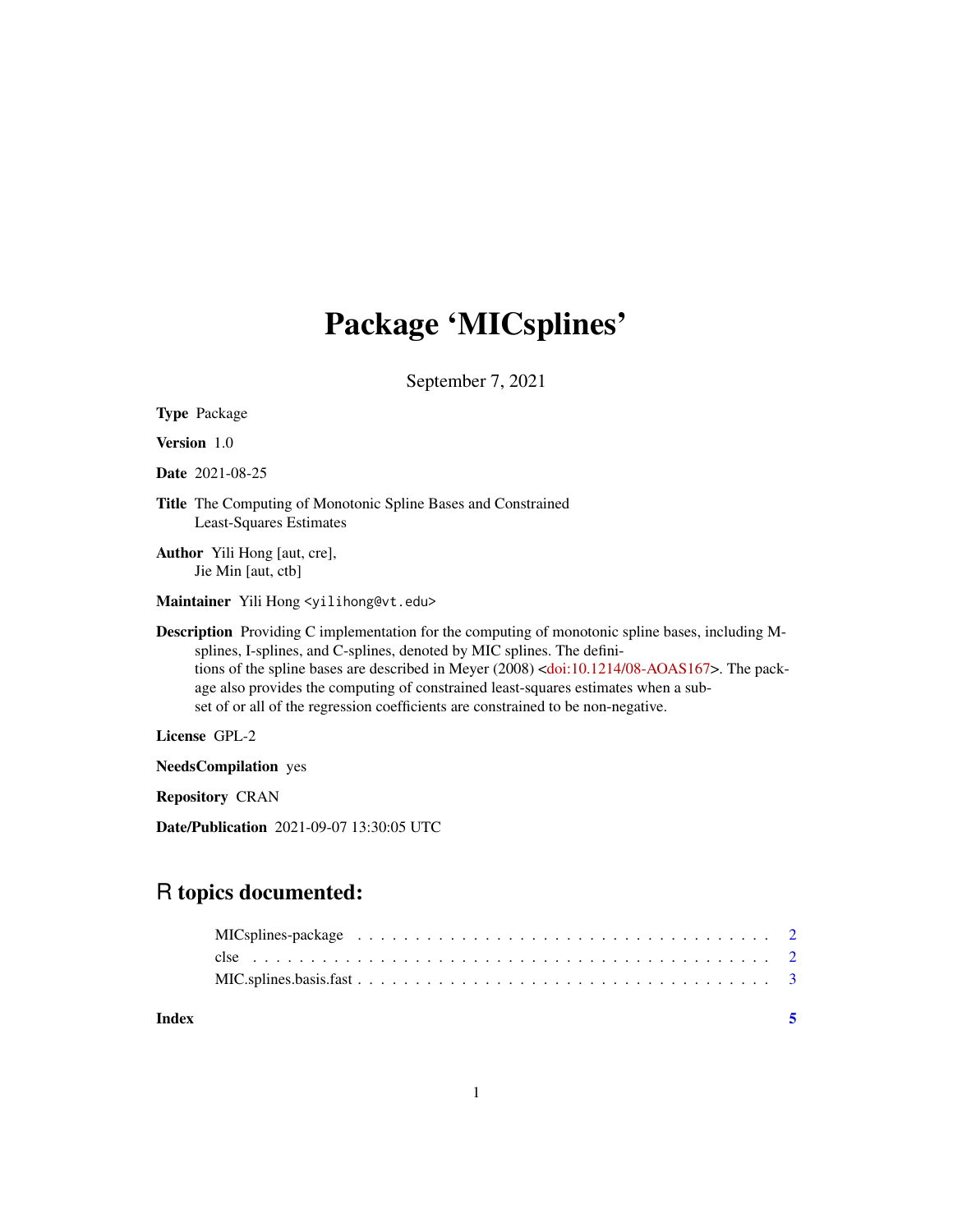<span id="page-1-0"></span>MICsplines-package *The Computing of Monotonic Spline Bases and Constrained Least-Squares Estimates*

#### **Description**

The package provides C implementation for the computing of monotonic spline bases, including M-splines, I-splines, and C-splines, denoted by MIC splines. The definitions of the spline bases are described in Meyer (2008). The package also provides the computing of constrained least-squares estimates when a subset of or all of the regression coefficients are constrained to be non-negative, as described in Fraser and Massam (1989).

#### References

Fraser, D. A. S. and H. Massam (1989). A mixed primal-dual bases algorithm for regression under inequality constraints. Application to concave regression. *Scandinavian Journal of Statistics* 16, 65-74.

Meyer, M. C. (2008). Inference using shape-restricted regression splines. *The Annals of Applied Statistics* 2, 1013-1033.

clse *Constrained Least-Squares Estimates*

#### Description

This function computes the constrained least-squares estimates when a subset of or all of the regression coefficients are constrained to be non-negative, as described in Fraser and Massam (1989).

#### Usage

clse(dat.obj)

#### Arguments

dat.obj A list with the following format, list(y,mat,lam). Here y is the response vector, mat is the design matrix for the regression, and lam is a vector with the length that matches the number of columns in mat. The values of lam is either 0 or 1, with 0 means unconstrained and 1 means the corresponding regression coefficient is constrained to be non-negative.

#### Value

The returned value is a list with format, list(dat.obj,beta.vec,yhat). Here dat.obj is the input of the function, beta.vec gives the estimated regression coefficient, and yhat is the vector for the fitted response values.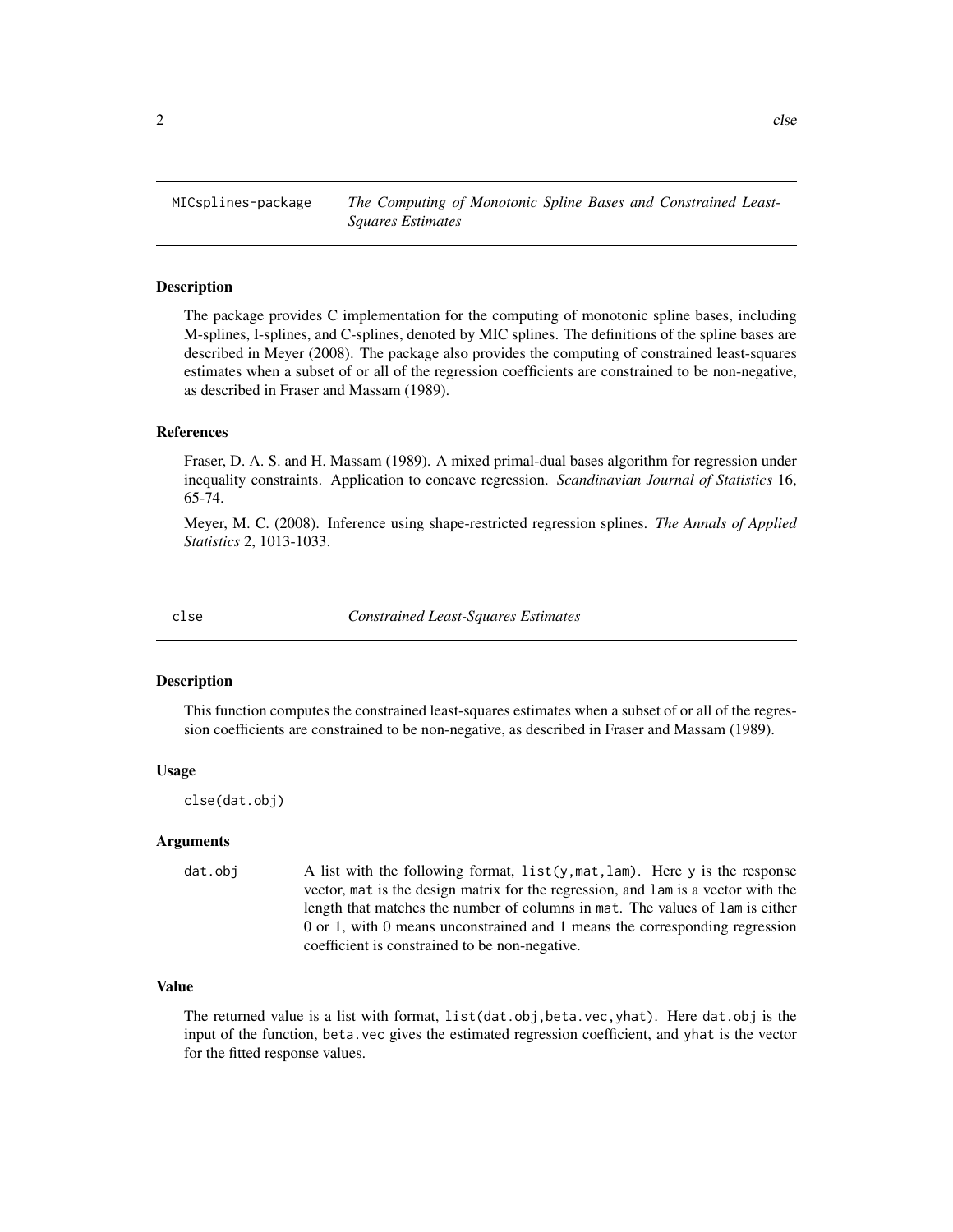#### <span id="page-2-0"></span>References

Fraser, D. A. S. and H. Massam (1989). A mixed primal-dual bases algorithm for regression under inequality constraints. Application to concave regression. *Scandinavian Journal of Statistics* 16, 65-74.

#### Examples

```
#generate a dataset for illustration.
x=seq(1,10,,100)
y=x^2+rnorm(length(x))
#generate spline bases.
tmp=MIC.splines.basis.fast(x=x, df = 10, knots = NULL, boundary.knots=NULL,
type="Is",degree = 3,delta=0.001,eq.alloc=FALSE)
#plot the spline bases.
plot(tmp)
#generate the data object for the clse function.
dat.obj=list(y=y, mat=cbind(1, tmp$mat), lam=c(0, rep(1, ncol(tmp$mat))))
#fit clse.
fit=clse(dat.obj=dat.obj)
#visualize fitted results.
plot(x, y, pch=16)
lines(x, fit$yhat, lwd=3, col=2)
```
MIC.splines.basis.fast

*Generating MIC Spline Bases*

#### Description

This function provides C implementation for the computing of monotonic spline bases, including M-splines, I-splines, and C-splines, denoted by MIC splines. The definitions of the spline bases are described in Meyer (2008).

#### Usage

 $MIC. splines.basis.fast(x, df = NULL, knots = NULL, boundary.knots = NULL,$ type = "Ms", degree =  $3$ , delta =  $0.01$ , eq.alloc = FALSE)

#### Arguments

|       | A numeric vector for the data to generate spline bases for.                                    |
|-------|------------------------------------------------------------------------------------------------|
| df    | The degree of freedom, which equals to the number of interior knots plus the<br>spline degree. |
| knots | A vector for the interior knots.                                                               |
|       | boundary.knots The values for the left and right boundary points.                              |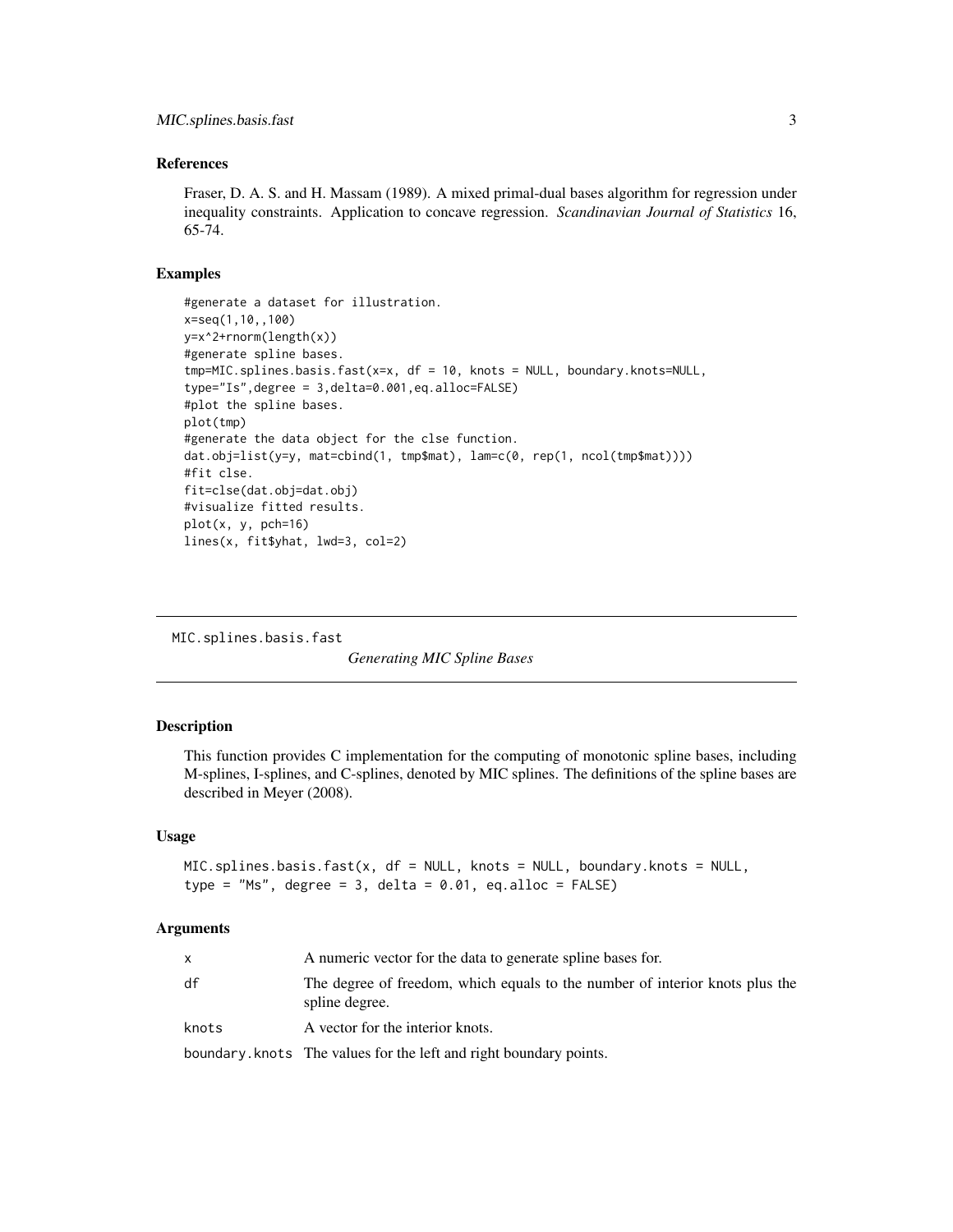| type     | The type of splines to be computed. "Ms" stands for M-splines, "Is" stands for<br>I-splines, "IsN" stands for I-splines without normalization, and "Cs" stands for<br>C-splines. |
|----------|----------------------------------------------------------------------------------------------------------------------------------------------------------------------------------|
| degree   | The degree for the M-splines. I-splines are based on the integration of the M-<br>splines, and C-splines are based on the integration of the I-splines.                          |
| delta    | A numeric value that is used to set the bin width for numerical integration. Usu-<br>ally it is set to a small number.                                                           |
| eg.alloc | A logic variable, which is true if using equal spacing for the interior knots, and<br>is false if using equal quantiles for the interior knots.                                  |

#### Value

A list with format,  $list(max, x, \ldots)$ . Here mat is the matrix for the spline bases, x is the vector for the data, and the rest of the items are carrying the information from the arguments.

#### References

Meyer, M. C. (2008). Inference using shape-restricted regression splines. *The Annals of Applied Statistics* 2, 1013-1033.

#### Examples

```
#generate a dataset for illustration.
x=seq(1,10,,100)
y=x^2+rnorm(length(x))
#generate spline bases.
tmp=MIC.splines.basis.fast(x=x, df = 10, knots = NULL, boundary.knots=NULL,
type="Is",degree = 3,delta=0.001,eq.alloc=FALSE)
#plot the spline bases.
plot(tmp)
```